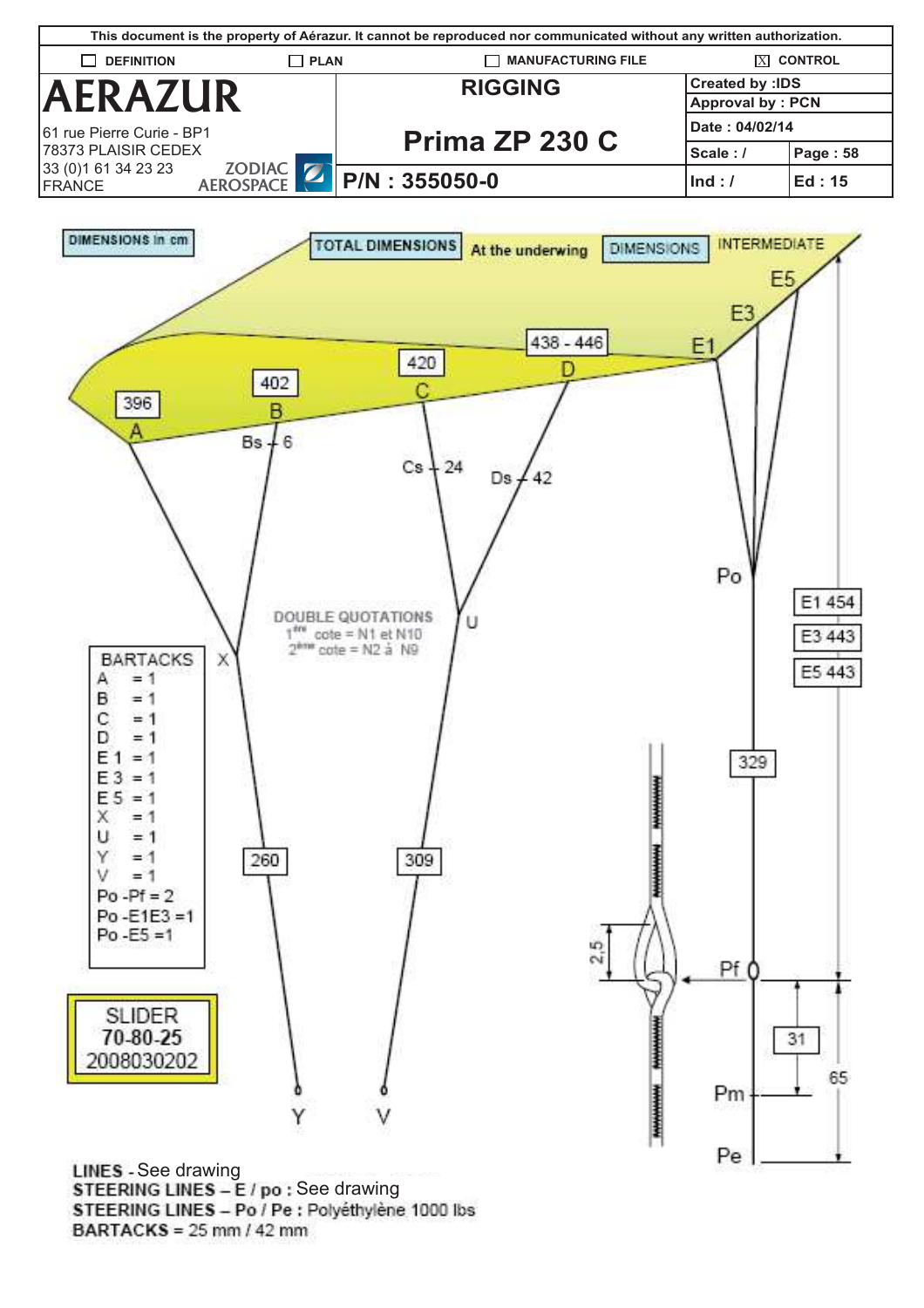



**LINES** - See drawing STEERING LINES - E / po : See drawing STEERING LINES - Po / Pe : Polyéthylène 1000 lbs BARTACKS =  $25 \text{ mm} / 42 \text{ mm}$